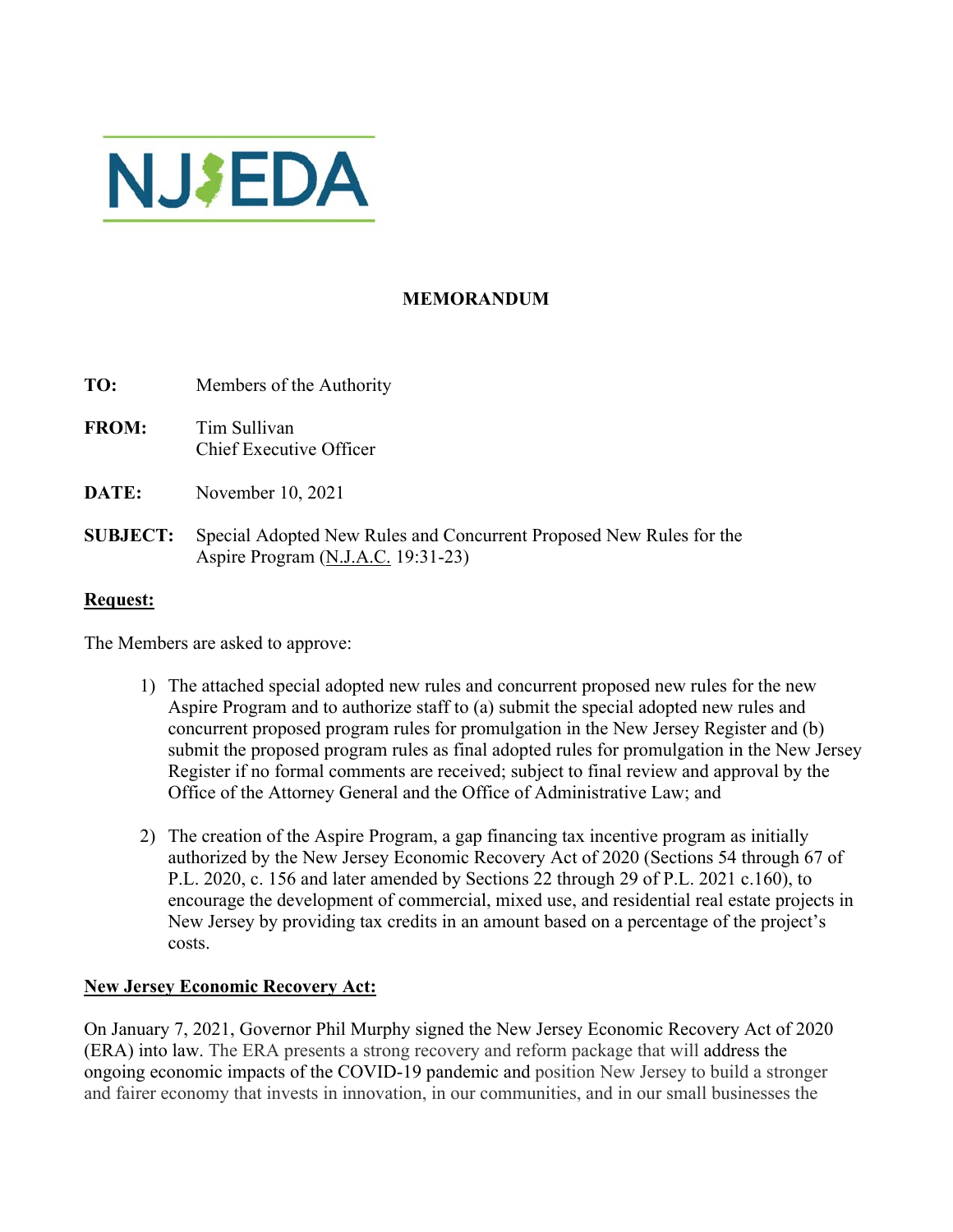right way, with the protections and oversight taxpayers deserve. Tax incentives and other investment tools are critical to economic development, and when used correctly they can drive transformative change that uplifts communities and creates new opportunities for everyone.

The ERA includes 15+ economic development programs, including:

- Tax credits to incentivize job creation and capital investment;
- Investment tools to support and strengthen New Jersey's innovation economy;
- Tax credits to strengthen New Jersey's communities including revitalization of brownfields and preservation of historic properties;
- Financial resources for small businesses, including those impacted by the COVID-19 pandemic;
- Support for new supermarkets and healthy food retailers in food desert communities;
- Additional tax credits for film and digital media.

On July 7, 2021, Governor Murphy signed P.L. 2021 c.160 amending P.L. 2020, c.156 and further improving the programs established under the ERA.

The program being presented for the Members' approval in this memorandum is the Aspire Program – one of the 15+ programs under the ERA. The Aspire Program is a gap financing incentive program designed to catalyze the development of commercial, mixed-use and residential real estate development projects in New Jersey.

This memorandum provides a summary about the Aspire Program including program limits, eligibility criteria, specific program requirements, application process and the underwriting process, and general details about the program. The specific details – and what will be promulgated and will govern the program – are included in the attached rules proposed for Board approval.

# **Program Purpose and General Description**

The Aspire Program encourages place-based economic development in the State by providing tax credits for ten years (the "eligibility period"). The amount of tax credits a real estate development project (referred to in the statute as a "redevelopment project") receives is generally a percentage of the project's costs and is subject to a statutory cap determined by the project location and other aspects of the project. The overview provided here highlights key aspects of the program. Additional program details are included in the sections below, and full program details are contained in the draft rules (attached) and the statute.

To be eligible for the Aspire Program, a project must meet various eligibility criteria at the time of application. For example, a project must:

- Demonstrate through NJEDA analysis that without the incentive award, the redevelopment project is not economically feasible;
- Demonstrate that a project financing gap (including review of a reasonable and appropriate rate of return) exists and the redevelopment project will generate a below market rate of return;
- Be located in a designated incentive area (except a film production project);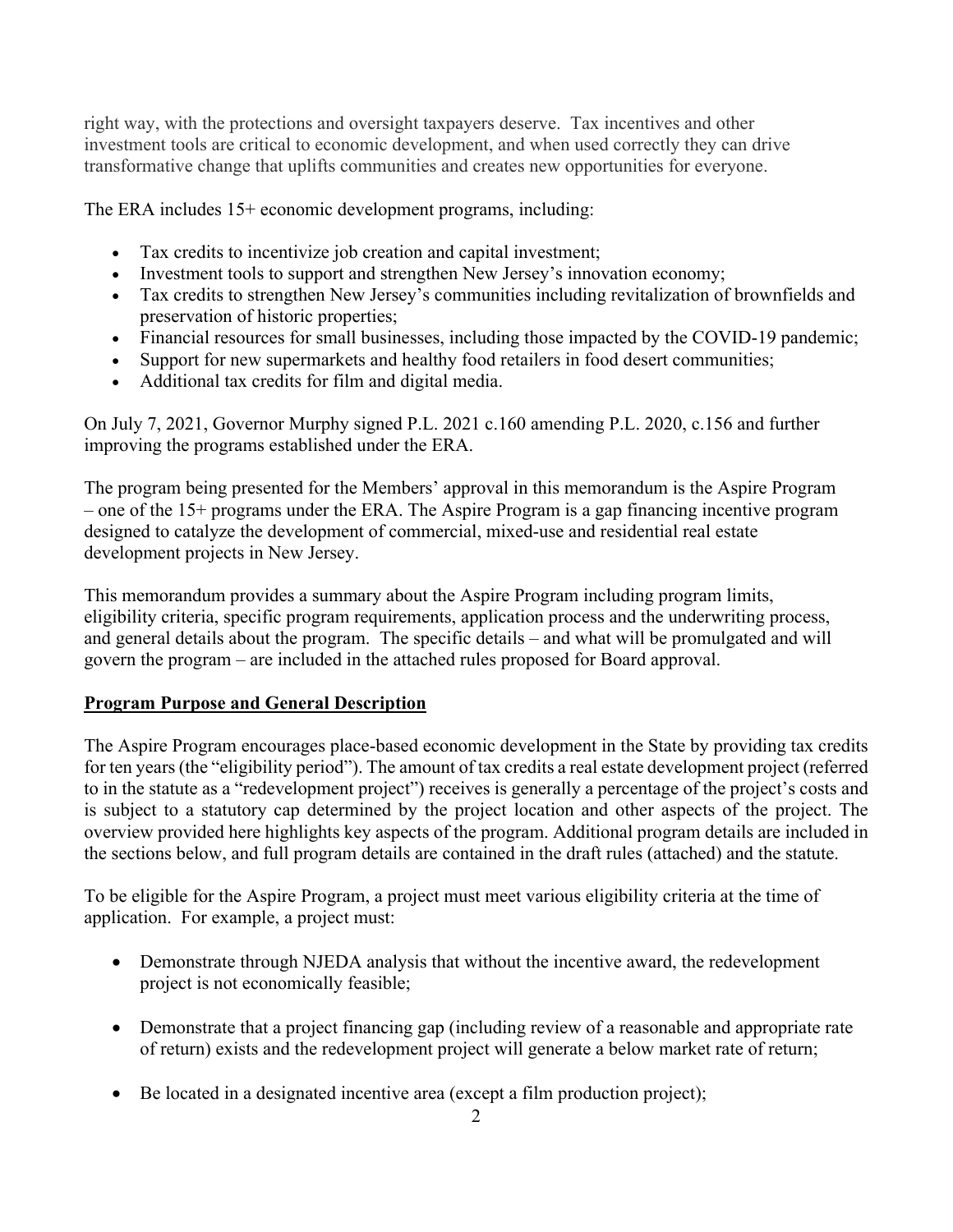- Include a developer equity participation of at least 20 percent of the total development cost (or 10 percent in a Government Restricted Municipality (GRM));
- For commercial projects, result in a net positive economic benefit to the State;
- Meet specific size and/or cost thresholds, depending on where the project is located and;
- Meet a minimum eligible score as outlined in the Aspire Program scoring criteria.

Collectively, projects under the Aspire Program and the Emerge Program – a separate ERA tax incentive program focused on attracting high-quality jobs to New Jersey – are subject to a program cap of \$1.1 billion per year for the first six years of the programs, with the cap split between northern and southern counties. For the first six years, unused amounts may be carried forward each year, subject to geographic limits, and any remaining unused tax credits are available in the seventh year without consideration of geographic limits.

Tax credit awards under Aspire are calculated based on a percentage of project costs (which are the eligible costs of the project), capped based on the type and location of the project. Transformative projects – which is a distinction given to projects of special economic importance – are outlined in further detail later in this memorandum.

Specifically, new construction projects utilizing federal Low Income Housing Tax Credits administered by the New Jersey Housing and Mortgage Finance Agency (HMFA) are limited to 60 percent of project costs, up to a maximum of \$60 million. Commercial projects located in a GRM are limited to 50 percent of project costs, up to a maximum of \$60 million. All other non-transformative projects are limited to 45 percent of project costs, not to exceed \$42 million.

In addition to meeting the program eligibility, the developer and any co-applicant must be in substantial good standing with the NJ Department of Labor and Workforce Development, the NJ Department of Environmental Protection, and the Department of Treasury (as determined by each Department). If a compliance issue exists, the eligible developer or co-applicant may have an agreement with the respective Department that includes a practical corrective action plan, as applicable. The eligible developer and any co-applicant must have no unpaid liability in excess of any threshold dollar amount(s) that may be established by each respective Department. Furthermore, the developer will be required to provide, prior to execution of a grant agreement, a valid tax clearance certificate from the NJ Division of Taxation within the NJ Department of Treasury.

The Aspire Program rules also require that the project demonstrate that it will comply with environmental laws (including flood hazard requirements). All projects that receive Aspire support must also meet minimum environmental and sustainability standards (green building requirements), pay prevailing wages to construction workers and building service workers, and for projects with a retail, warehouse, and/or hospitality establishments in which the State has a proprietary interest, the relevant establishment must enter into a labor harmony agreement with a labor organization or cooperating labor organizations which represent relevant employees in the State i.e. retail, warehouse, and/or hospitality workers, unless the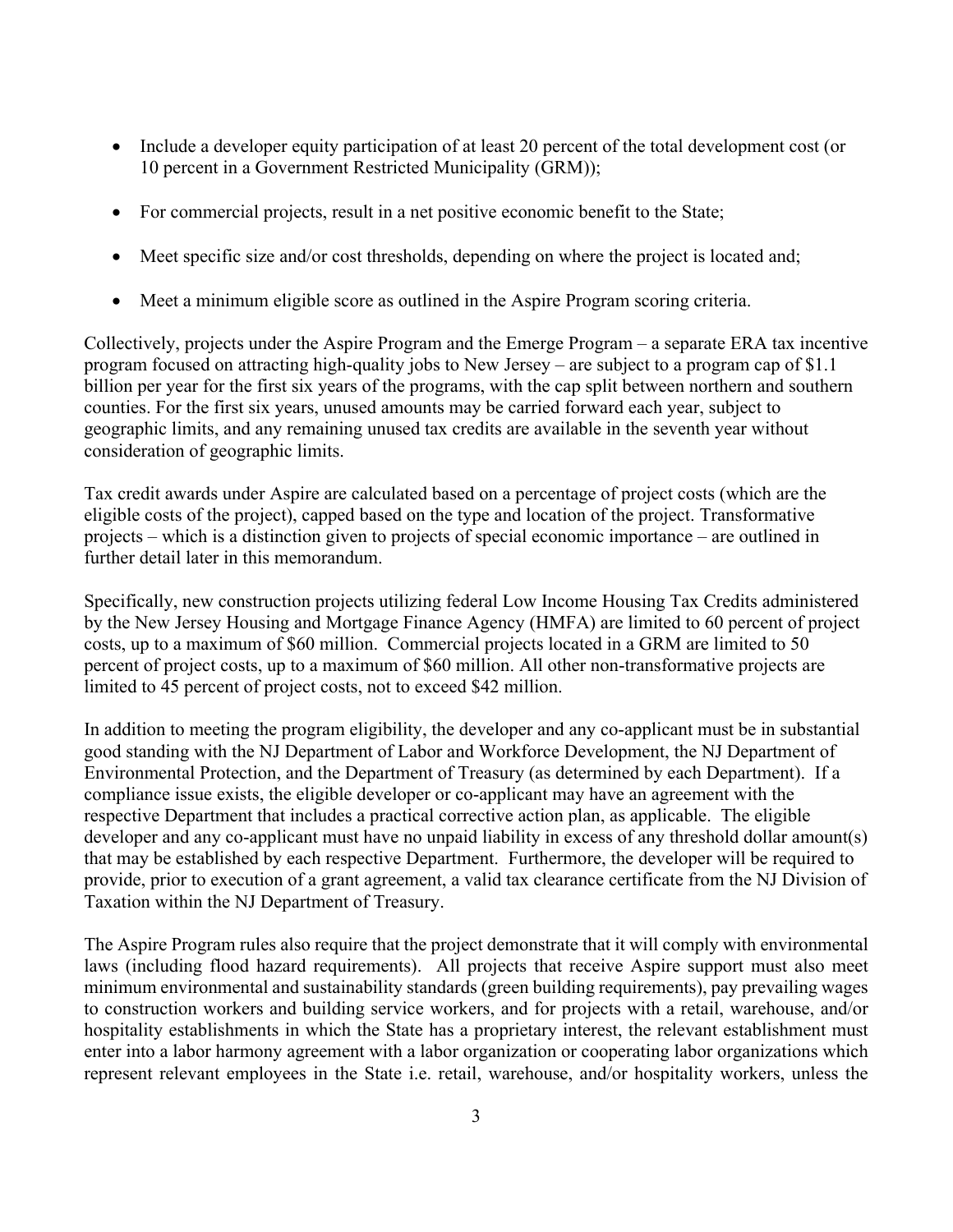Authority determines the project would not be able to go forward if a labor harmony agreement was required.

Applicants with a project whose total project cost exceeds or equals \$10 million must also enter into a Community Benefits Agreement with NJEDA and the county or municipality in which the project is located. The statute provides an exception if the municipality certifies the redevelopment agreement or the Aspire Program approval letter and the redevelopment agreement or approval letter satisfies the standards for a Community Benefits Agreement; however, staff does not propose for the approval letter to contain Community Benefits Agreement provisions.

In addition, a project must comply with certain standards during the term of an Aspire Program project agreement.

Some of the areas described above are outlined in greater detail further in this memorandum and in the attached rule proposal.

## **Eligibility Criteria**

The following highlights key eligibility requirements for the Aspire Program. Full eligibility details are contained in the draft proposed rules in section N.J.A.C. 19:31-23.3, based on Section 57 of the ERA (P.L. 2020, c.156, amended by Section 23 of P.L. 2021 c.160). To be eligible, a project must meet various eligibility criteria at application, which the Board ascertains when the project is presented to the Board, and at project completion, when the developer must submit certifications evidencing satisfaction of Program requirements and conditions.

## *Eligible Incentive Area*

As part of eligibility for the Aspire Program, a project must be located in an eligible incentive location, which may include: Planning Area 1, Aviation District, Port District, or Planning Area 2 or other Designated Center that is within a half mile of a rail, bus, or ferry transit station or a high frequency bus stop. Each of these geographic locations are statutorily defined, and the Authority maintains an interactive map to provide more clarity to potential applicants as to which of the aforementioned eligible incentive locations the proposed project falls within. The statute also provides clarification surrounding certain project types. Specifically, transformative projects may be considered eligible if they are located in a government-restricted municipality, an enhanced area, or distressed municipality. Film production projects have no geographic restrictions under Aspire and may be located anywhere in the state.

## *Project Size / Cost Thresholds*

A project must meet minimum size and cost thresholds in order to be eligible under Aspire, with specific thresholds largely based on whether the project is considered commercial or residential.

Commercial projects must be a minimum of 100,000 square feet of retail or commercial space, exclusive of parking, with the majority of space being non-residential (that is, the project must be predominantly commercial).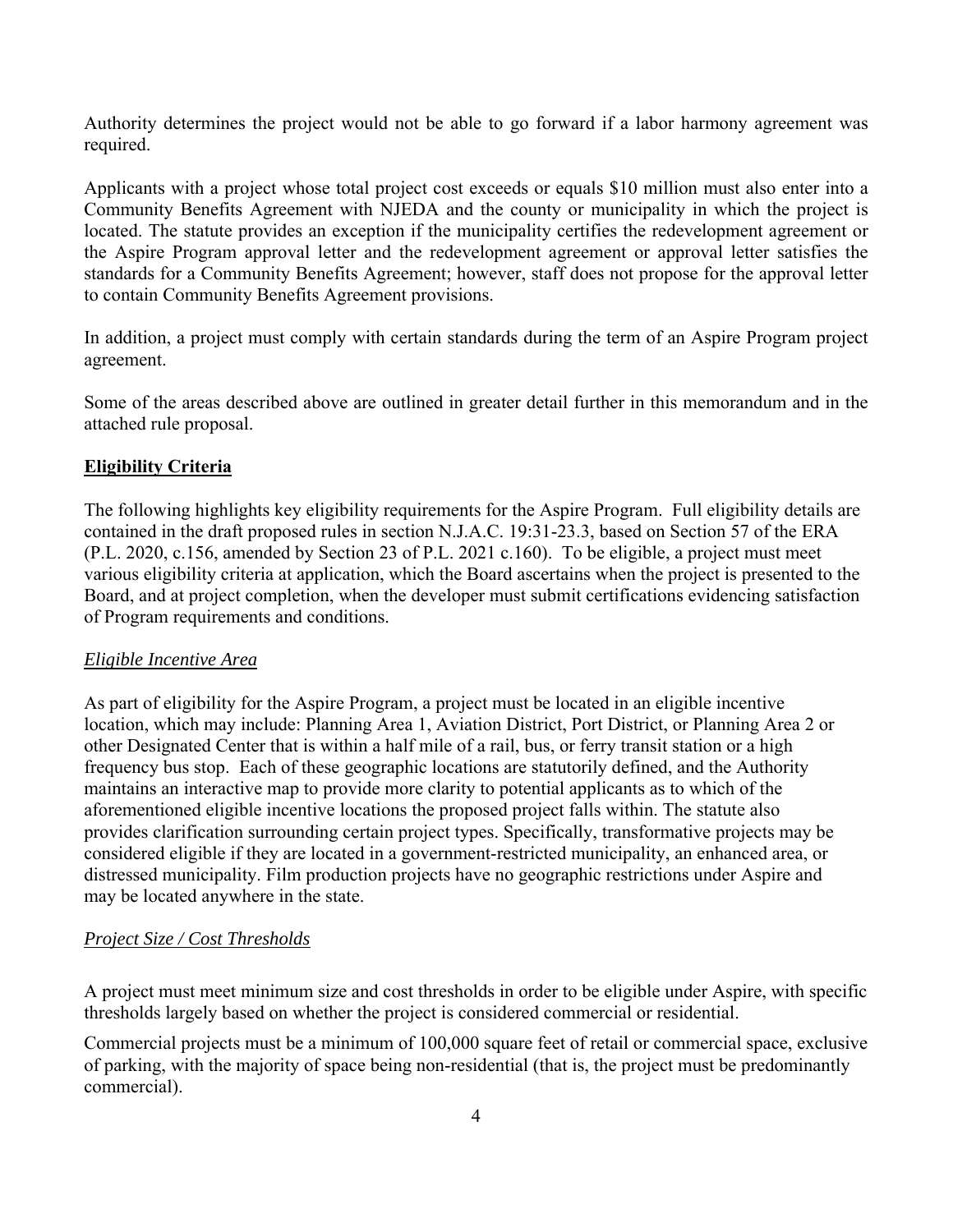Residential projects are subject to thresholds based on total project cost as opposed to size and must be predominantly residential. Specifically, residential projects located in a GRM or qualified incentive tract, must have a minimum of \$5 million in project costs. Residential projects located in a municipality with a population less than 200,000 must have a minimum of \$10 million in project costs, and a residential project located in a municipality with a population greater than 200,000 must have a minimum of \$17.5 million in project costs.

For any project that includes newly constructed residential units (that is, not a project consisting solely of rehabilitated or renovated existing units, with no change to the composition of units or creation of new units), at least 20 percent of the residential units must be reserved for occupancy by low- and moderate-income households with affordability controls as required under the "Fair Housing Act," P.L. 1985, c. 222 (N.J.S.A. 52:27D-301 et al.).

#### *Project Financing Gap*

Given that the Aspire Program is intended to catalyze redevelopment projects that would not be possible without the Aspire tax credits, the statute requires that a project must demonstrate the existence of a project financing gap in order to be eligible for tax credits under Aspire.

This means that the project must demonstrate that there is part of the total development cost, including reasonable and appropriate return on investment, that remains to be financed after all other sources of capital have been accounted for. Total development cost is used to evaluate the return and is based upon all costs incurred by the developer prior to completing the project, versus project (that is, eligible) costs as defined in the rules, which excludes certain costs such as soft costs in excess of 20 percent, land acquisition costs, and developer fees.

The reasonable and appropriate return on investment is based on the amount of capital contributed by the developer (equity), which must be 20 percent of the total development cost (or 10 percent in a GRM). The Authority will consider as equity other sources of capital such as deferred development fees, or proceeds from the sale of Federal tax credits the project may receive. To determine the reasonable and appropriate return on investment, the Authority will typically utilize a third-party analysis that considers factors including but not limited to: project type, scale, and geography. An overview of this analysis and the methodology proposed by Staff is included in Appendix B – Reasonable and Appropriate Return on Investment.

Further information regarding the gap analysis can be found in N.J.A.C. 19:31-23.6.

#### *Net Positive Economic Benefit Test*

Pursuant to the statute, and excepting situations described in this section, projects applying for assistance under the Aspire Program must demonstrate that the project will yield a net positive economic benefit to the State. Instead of prescribing specific net benefit thresholds, the statute instructs the Authority to establish thresholds that result in a positive economic benefit for the State over the eligibility period of a project. The statute further permits the Authority to establish a second threshold that is up to 35 percent lower for projects located in a government-restricted municipality. As outlined in the attached rule proposal, staff propose that projects located in a government restricted municipality must yield a net positive economic benefit to the State of 150%, whereas all other projects must yield a 185% net positive economic benefit.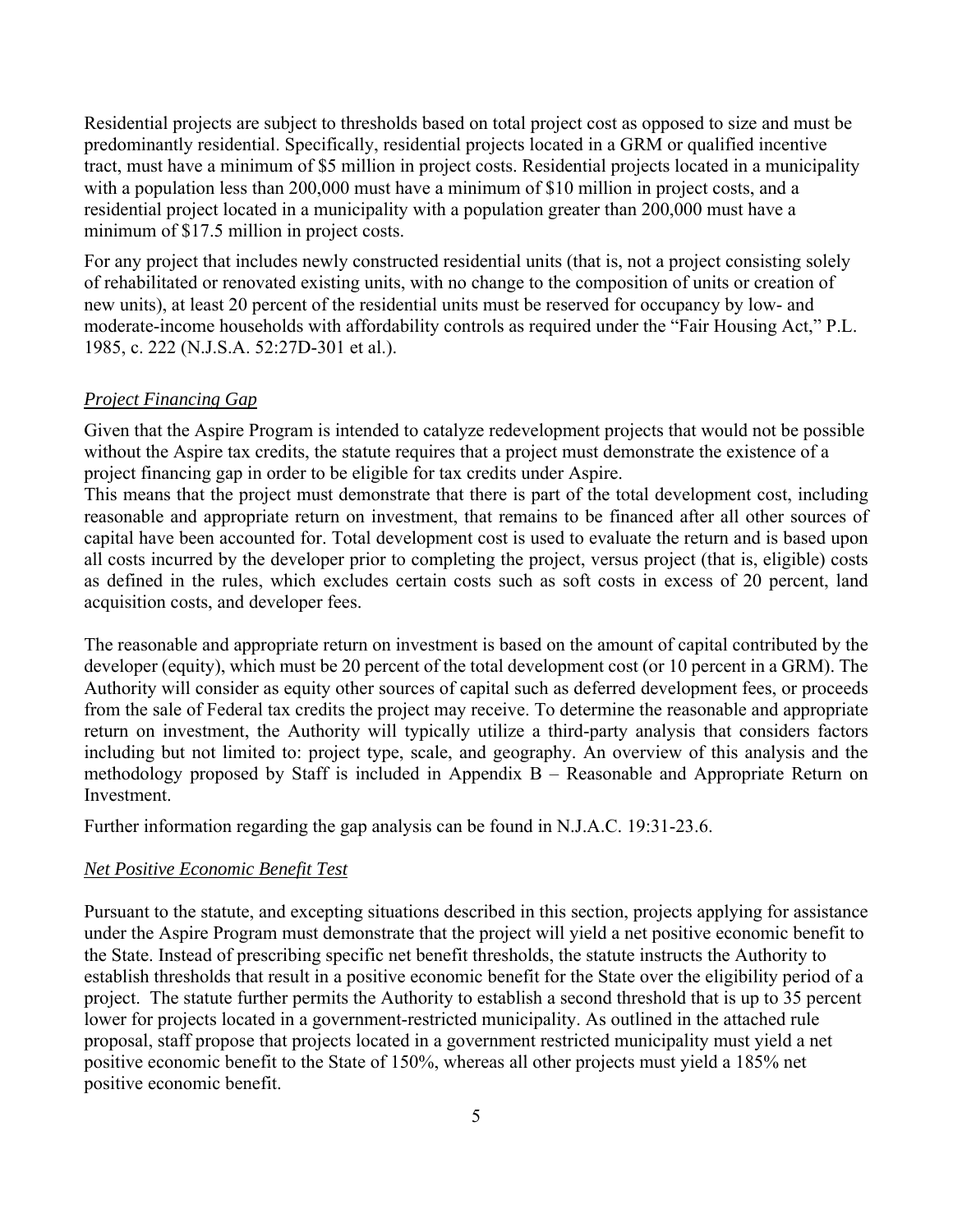The statute exempts residential projects, as well as projects that involve a food delivery source or health care or health services center that meet certain parameters as outlined in the attached rules, from the statutory requirement of meeting the net positive economic benefit threshold.

As with the Emerge Program, staff is proposing to use the IMPLAN model to assist with determining the economic benefits of the project. IMPLAN is a third-party economic development model that is widely known, understood and utilized at the state, federal, and international levels. Among widelyknown, national-level third-party models, IMPLAN is the most easily understood by the broadest set of stakeholders.

The net positive economic benefit analysis will include direct and indirect tax revenues for ongoing benefits at the State level and also direct, indirect and induced tax revenues at the State level for construction benefits. The local tax benefits will only be included when they benefit the State. An inflation rate and discount rate will also be used based on market conditions, economic conditions, and uncertainty in the company's commitment.

Please refer to the Appendix C for the "Net Benefit Analysis – Overview" for a discussion of the test and model.

### *Project Scoring*

The Authority is statutorily obligated to establish scoring criteria for the evaluation of proposed projects, which can be used to set a minimum acceptable score or to allocate tax credits in circumstances where there are more project requests than available credits.

Given the relatively large pool of available credits, staff does not anticipate that the Aspire Program will be oversubscribed. Accordingly, staff are recommending utilizing a minimum score approach to assess whether a proposed project is consistent with the objectives, policy goals, and principles of the Aspire Program, rather than using scoring as a means to competitively rank or compare projects against each other. If the volume of Aspire tax credit award requests is greater than currently anticipated, staff will present to the Board a revised scoring that can be used for comparative project ranking.

Please refer to Appendix D for the "Aspire Scoring Criteria" for the specific proposed criteria, and further clarification on each of the different aspects the Authority will consider in its scoring evaluation of proposed projects.

#### *Green Building Standards*

The ERA requires projects under Aspire to meet "minimum environmental and sustainability standards," which are statutorily defined as "standards established by the authority in accordance with the green building manual prepared by the Commissioner of Community Affairs pursuant to section 1 of P.L.2007, c.132 (C.52:27D-130.6), regarding the use of renewable energy, energy-efficient technology, and non-renewable resources to reduce environmental degradation and encourage long-term cost reduction." The Green Building Manual is available online at http://greenmanual.rutgers.edu/.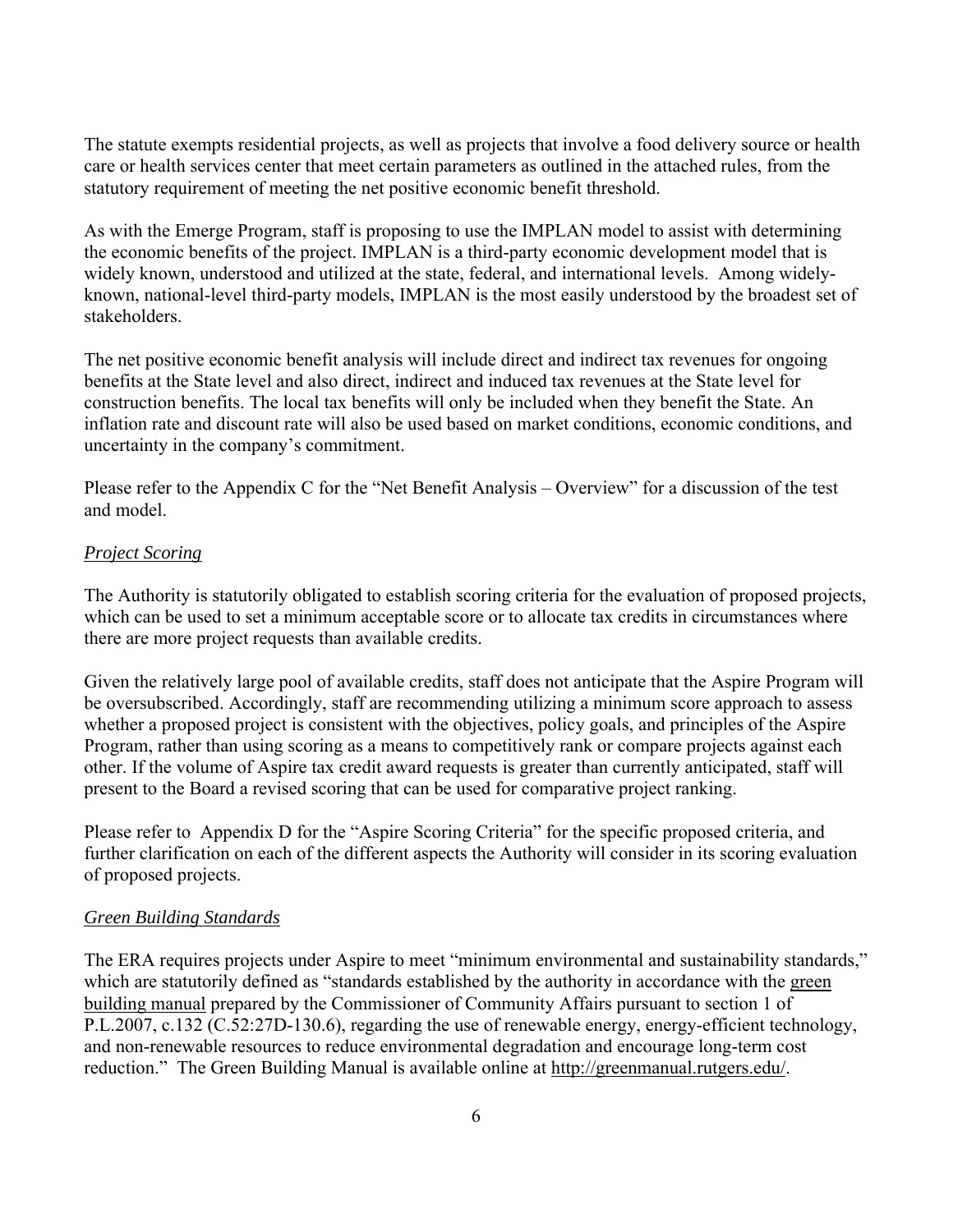The Authority had originally developed in 2013, and later updated in 2016, the "Green Building Standards" to evaluate Grow NJ and ERG projects. Staff has now updated the "Green Building Standards". The Green Building Standards lists options that apply the best practice principles of the Green Building Manual to the applicant's specific type of project. Please see Appendix E for a copy of the Authority's 2021 "Green Building Standards".

### **Fiscal and Resident Protections**

#### *Letter of Support and Community Benefits Agreement*

As part of an application for Aspire tax credits, a developer must provide a letter of support from the governing body of the municipality or municipalities in which the project is located.

Furthermore, the ERA requires developers of projects with a total project cost equaling or exceeding \$10 million to enter into a Community Benefits Agreement (CBA) with the Authority and the county or municipality in which the project is located. Staff propose to use the tax credit award process to provide economic resources that support CBA programs. Specifically, the rules allow for soft costs to include per-certification costs for benefits and services provided under the CBA that are not directly related to construction of the project. Additionally, CBA costs incurred after certification can be included as cash flow. However, the rules limit the sum of (1) CBA project development soft costs prior to project certification and (2) the discounted value of any CBA-supporting expenditures derived from annual payments made over the course of the project eligibility period to five percent of the project cost.

A developer shall not be required to enter into a community benefits agreement if the developer submits to the Authority a copy of either the developer's approval letter from the Authority or a redevelopment agreement applicable to the redevelopment project, provided that the approval letter or redevelopment agreement is certified by the municipality in which the redevelopment project is located, and includes provisions that meet or exceed the statutory standards required for a community benefits agreement in the ERA as amended by P.L. 2021, c.160 and as determined by the Chief Executive Officer. Staff does not know whether municipalities will include the Community Benefits Agreement requirements in a redevelopment agreement, because not all community benefit expenditures in a redevelopment agreement would otherwise be included in the Aspire project cost as provided in the Aspire rules. In any event, staff does not anticipate proposing that the approval letter contain any Community Benefits Agreement provision.

In other respects, the proposed rules implement the Community Benefits Agreement similarly to the Emerge Program. The rules require that the Community Benefits Agreement include a list of contributions by the developer and the monetary equivalent for any non-monetary contribution. The ERA also requires that the Community Benefits Agreement create a community advisory committee (CAC). The CAC is required to produce an annual report evaluating whether the developer is in compliance with the terms of the Community Benefits Agreement.

The Aspire Program rules, at N.J.A.C. 19:31-23.8 (e)(6)(ii), provide for a non-binding mediation process to be implemented if the CAC's annual report indicates that the developer is not in compliance with the Community Benefits Agreement. The Authority will serve as or identify a mediator. The CAC, municipality or county, as applicable, and the developer will have 60 days from the Authority's notice of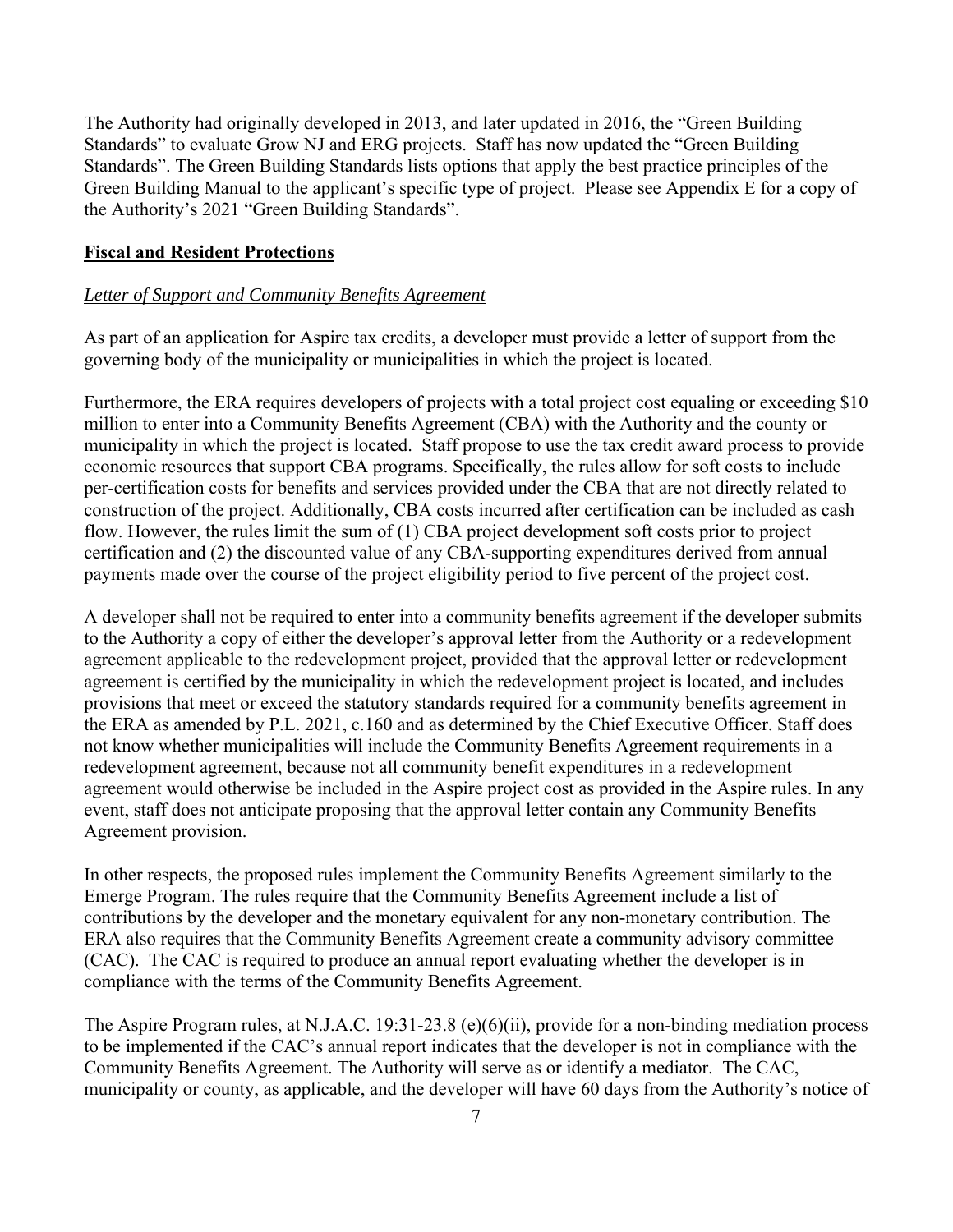the mediator to resolve any differences. The results of the mediation will be reported to the Authority. If resolution is not achieved, then the Authority will assign a hearing officer to perform a review of the written record, with discretion to require an in-person hearing. The hearing officer shall issue an advisory written report to the Authority's Chief Executive Officer with finding(s) and recommendation(s). The developer, municipality or county, and the CAC will also have the opportunity to file written comments and exceptions regarding the report within five business days from receipt of the report. Based on the review of the written report and submitted comments and exceptions, the Chief Executive Officer will determine compliance or non-compliance.

If the non-compliance is not due to the developer and the developer has been using best efforts to cure the non-compliance, then the tax credit amount that the developer may apply in the relevant tax period will be reduced by 120% of the sum of the monetary values of the contributions for which the developer is not in compliance. For any other non-compliance, the developer shall forfeit its credit amount for that tax period and each subsequent tax period, until the first tax period where documentation demonstrating compliance has been approved by the Authority, for which tax period and each subsequent tax period the full amount of the credit will be allowed.

### *Profit Sharing with the State in the Event of Excess Return on Investment*

The ERA directs the Authority to determine at project certification if the actual financing employed by the applicant is consistent with that submitted at the time of the award approval. In the event that the actual financing utilized makes the financing gap smaller than what was calculated at the time of approval, the award shall be reduced so that project would result in rate of return on investment that is equal to the reasonable and appropriate rate on investment at the time of approval or accept payment from the developer on a pro rata basis. Furthermore, if the actual financing results in the absence of a financing gap, i.e., the project return prior to the incentive meets or exceeds the reasonable and appropriate return on investment determined at board approval, then the award would be forfeited. This analysis would take place prior to the issuance of any tax credits.

Following issuance of the initial tax credit, the Authority is directed by the statute to ensure that the returns realized by the project do not exceed those deemed appropriate at approval, i.e., that the actual return on investment is not greater than the reasonable and appropriate return on investment determined at board approval. This evaluation is to take place at the end of the  $7<sup>th</sup>$  year of the eligibility period and following the final year of the eligibility period. For any project with returns that exceed the reasonable and appropriate return on investment determined at board approval by more than 15 percent, the project shall pay to the State 20 percent of the amount in excess of the reasonable and appropriate rate of return. This would be accomplished as follows. The evaluation at the end of the 7th year would evaluate actual data for the years to that point and projected data for the remaining years. At that time, the developer would pay into escrow the 20 percent of the amount that is calculated to be in excess of the reasonable and appropriate rate of return. Following the final year of the eligibility period, the Authority will determine if there are actual excess returns and those will be deposited in the State General Fund, with any escrowed funds not owed to the State returned to the developer. If more returns are due to the State than are in the escrow account, the developer shall pay those at that time.

Further discussion of this provision is included in Appendix B – Reasonable and Appropriate Return on Investment.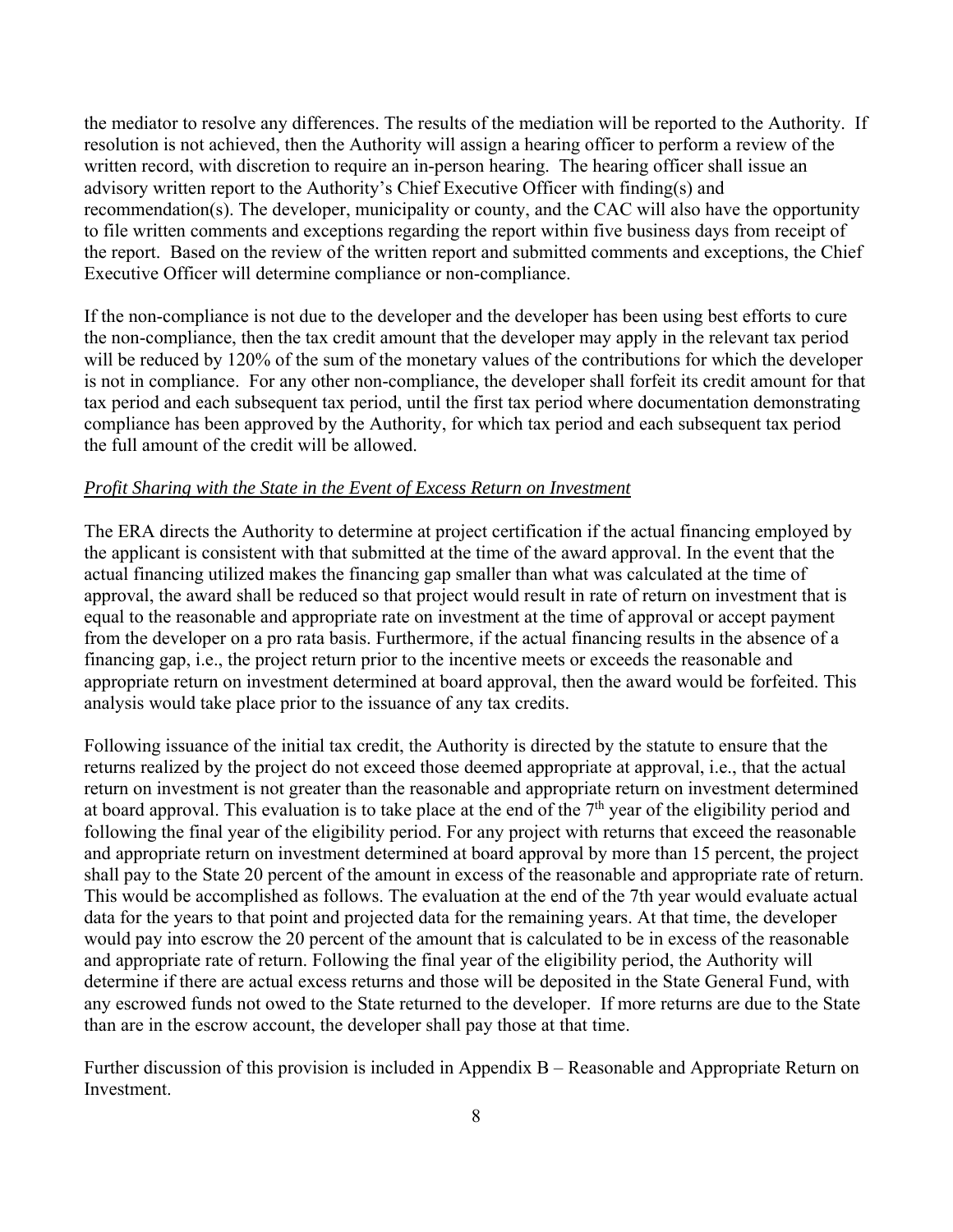# **Transformative Projects**

The Aspire statute allows for projects that meet certain parameters to qualify for credit above and beyond the caps that are established for standard projects under Aspire.

To be considered a transformative project, a project must include at least \$100 million in total project cost, demonstrate a project financing gap (as with all Aspire projects), and be at least 500,000 square feet or up to 250,000 square feet for film studio projects (square feet are exclusive of parking). Furthermore, transformative projects must leverage the competitive economic development advantages of the State's mass transit assets, higher education assets, and other economic development assets, in attracting or retaining both employers and skilled workers generally or in targeted industries by providing employment or housing.

All transformative projects must also demonstrate special economic importance to New Jersey, for which the Authority has established differing criteria to make that determination based on the type of project.

For commercial projects, the project must demonstrate the following to show that the project is of special economic importance and creates modern facilities, and that:

- With the exception of a film studio project, it is either creating at least 500 new full-time jobs based on the regional averages for employment density for the type of use or uses at the redevelopment project or involves the substantial renovation of a vacant commercial building;
- It is providing opportunities to leverage leadership in a high-priority targeted industry, which may be done through a market analysis evidencing the role the proposed facilities will play in catalyzing said industry or industries and is likely to be evidenced by the existence of one or more proposed anchor tenants.

For residential projects, the project must demonstrate that it is of special economic importance by demonstrating one of the following:

- A project location in a government-restricted municipality, enhanced area, or distressed municipality;
- A reservation of at least 20 percent of new residential units for either low- and moderate-income households or workforce housing that is in addition to the 20 percent reservation for low- and moderate-income households required of all Aspire projects; or
- The substantial renovation of a vacant commercial building.

Residential transformative projects must also meet the one of the following project thresholds:

- At least 1,000 newly constructed residential units;
- For a mixed-use residential project of at least 100,000 square feet (exclusive of parking) of retail or commercial space that is majority commercial space: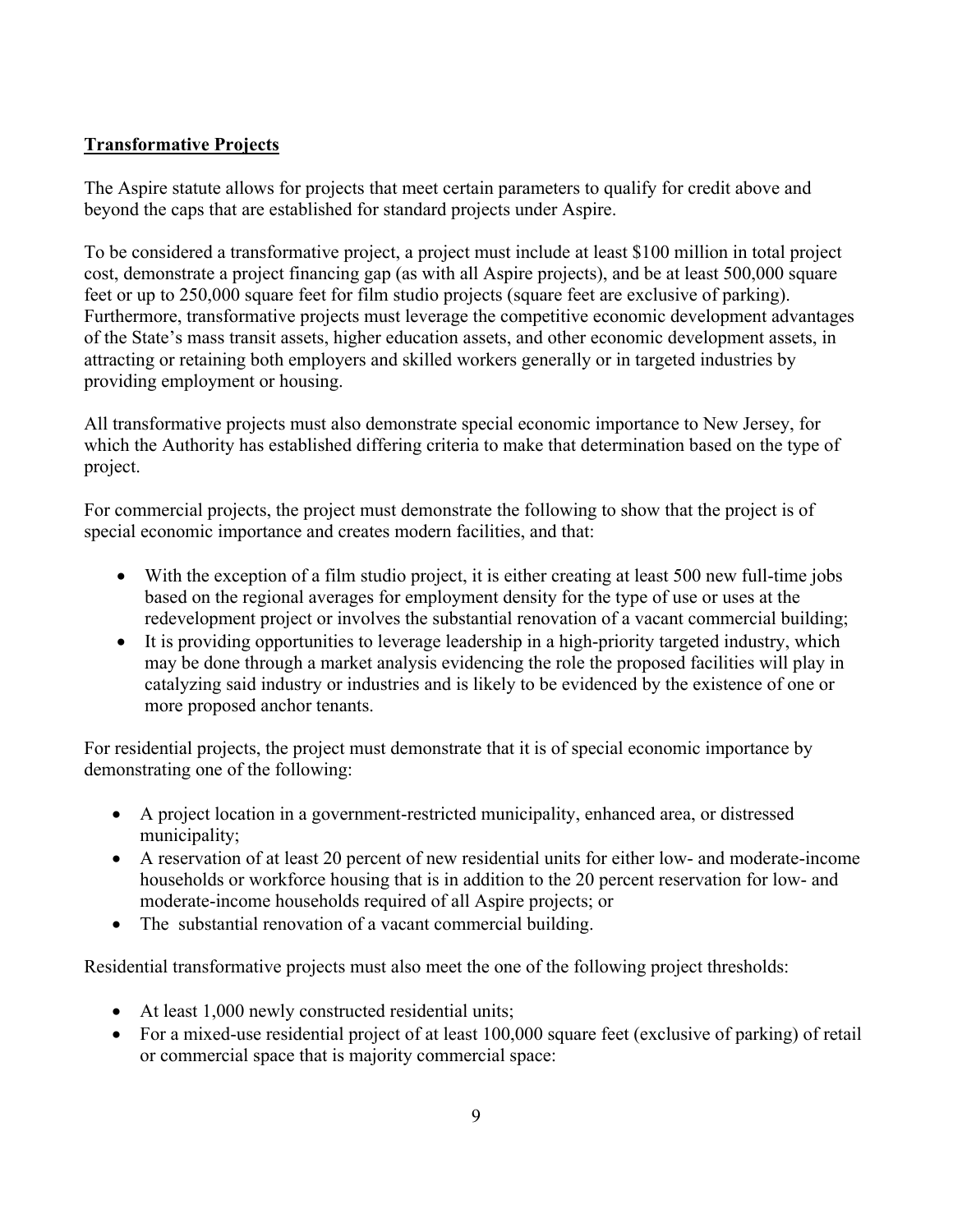- o If the project is located in a government-restricted municipality, 250 or more newly constructed residential units;
- o If the project is located in an enhanced area, 350 or more newly constructed residential units; or
- o Non-government-restricted municipality or enhanced area projects, 600 or more newly constructed residential units.

Transformative projects under Aspire must be located in an incentive area, distressed municipality, government-restricted municipality, or enhanced area. However, film studio projects are not subject to these geographic restrictions and may be located anywhere in the State. No transformative project may comprise of 50 percent or more final point-of-sale retail.

As mentioned above, the significance of being a transformative project for the purposes of tax credit award calculation, is that a transformative project is subject to higher project-specific caps than a standard Aspire project. For transformative projects, a project may receive no greater than 40 percent of eligible project costs, up to a maximum tax credit amount of \$350 million. Additionally, the developer may take up to eight years to finish the transformative project and can complete the transformative project in phases. Each phase will constitute its own eligibility period, which allows the developer to earn the issuance of tax credits prior to the completion of the entire redevelopment project.

## **Post-Approval Process**

Aspire is a performance-based program. After approval, the developer must sign an approval letter and subsequently an incentive award agreement with the terms and conditions to receive the tax credit. Upon completion of the project, the developer must submit certifications regarding the capital investment and other eligibility requirements and conditions. The project must demonstrate compliance with eligibility criteria and, among other things, affirmative action, prevailing wage, and, as applicable, labor harmony agreement requirements. The developer must also certify that the project is still operating in a manner that is consistent with the approval for which the tax credit award was based (i.e. commercial projects must still be predominantly commercial).

There are several scenarios where a tax credit award may be reduced or forfeited. These include, but are not limited to, the following, where applicable:

- A project changing so that it would not have been eligible or would have been reviewed under different eligibility criteria:
	- o From predominantly residential to predominantly commercial (or the reverse);
	- o From a film production project located outside the incentive area to a project that is not a film production project;
	- o Absent prior approval by the Authority, to the uses in a commercial transformative project that were used to determine the anticipated employee occupancy or the uses in a non-transformative project that were utilized to determine the net positive economic benefit to the State; or
	- o To characteristics used in initial project scoring so that the project no longer achieves the minimum requisite score under the Aspire Program Scoring Criteria;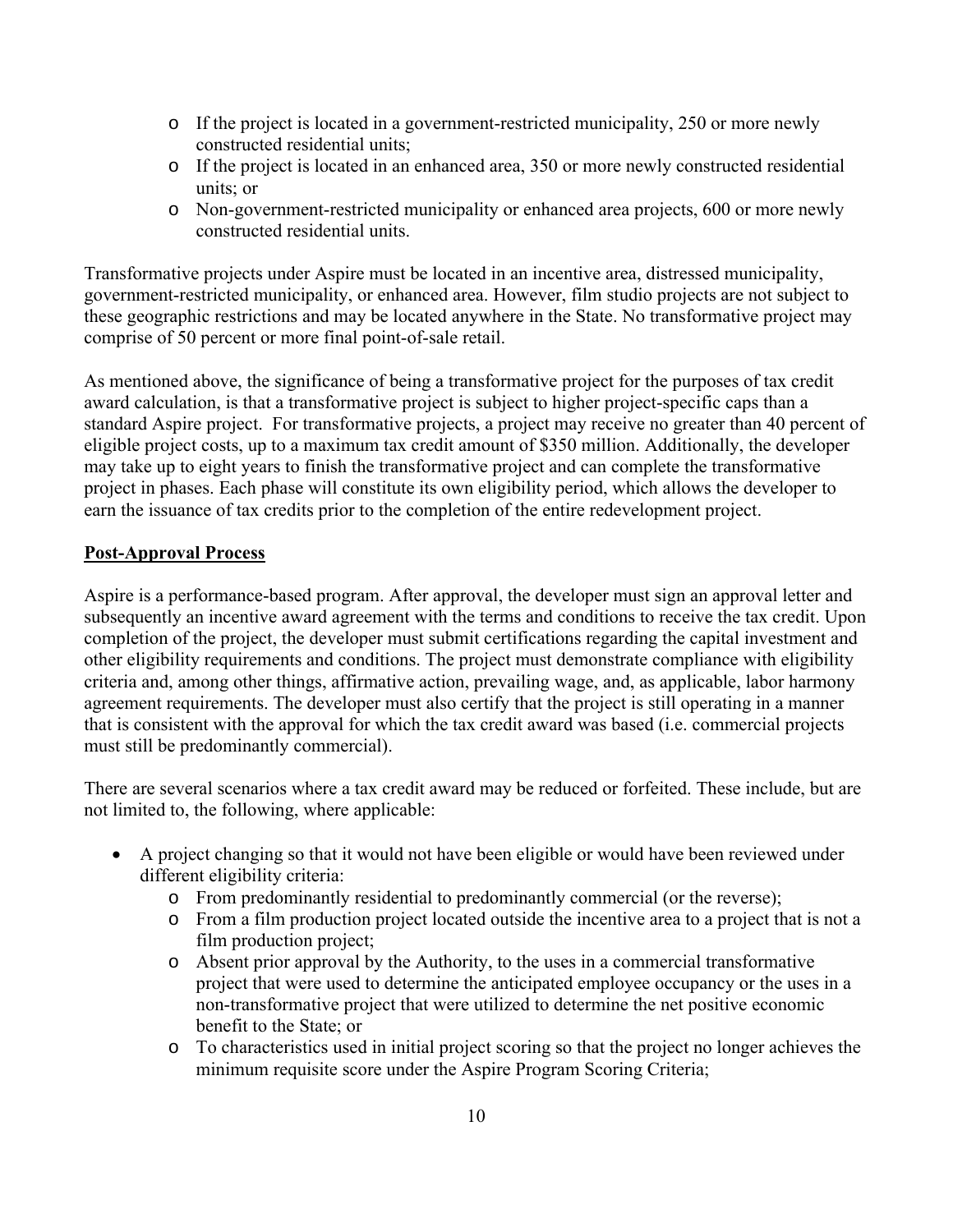- Non-compliance with affirmative action, prevailing wage, or any labor harmony agreement requirement;
- The occupancy of a project is reduced to less than 60 percent, where a residential unit shall be considered occupied if the unit is leased; and commercial space shall be considered occupied if the space is leased and the tenant is operating its business in the leased space. Occupancy for the tax period shall be determined as the average of the monthly occupancy for the period;
- Non-compliance with the Community Benefits Agreement as described in the Aspire rules; or
- A material misrepresentation on the developer's application, project completion certification, annual report, or any related submissions. In this case, the rules also state that the Authority may recapture any and all tax credits.

Further information regarding reduction, forfeiture, and recapture of tax credits under Aspire can be found in N.J.A.C. 19:31-23.10.

# **Rulemaking Process**

The ERA authorizes the Authority to promulgate special adoption rules for the Aspire Program, which will be effective immediately upon filing with the Office of Administrative Law and continue for 180 days. In addition, Staff proposes pursuing concurrently the proposal of long-term rules, which will include a 60-day public comment process pursuant to the Administrative Procedure Act's rulemaking procedures.

## **Compliance with Executive Order 63**

In accordance with the Executive Order 63 directive to ensure outreach efforts are made to the public and affected stakeholders for agency rulemaking, the Authority issued a news release advising the public that the draft Aspire Program rules, were available for review and of the opportunity to provide informal input.

The Authority staff convened two virtual public "Listening Sessions", which provided an overview of the Aspire Program draft rules and the opportunity for the public feedback, on:

- Friday, September 17th, 2021 at 3:00 p.m.
- Monday, September  $20<sup>h</sup>$ , 2021 at 3:00 p.m.

Additionally, the public were able to submit written feedback through the NJEDA's Economic Recovery Act transparency website (www.njeda.com/economicrecoveryact) or through the newly established email account (aspire@njeda.com) from September  $10^{th}$  through September  $24^{th}$  2021.

# **Chief Compliance Officer Certification of Draft Rule Proposal**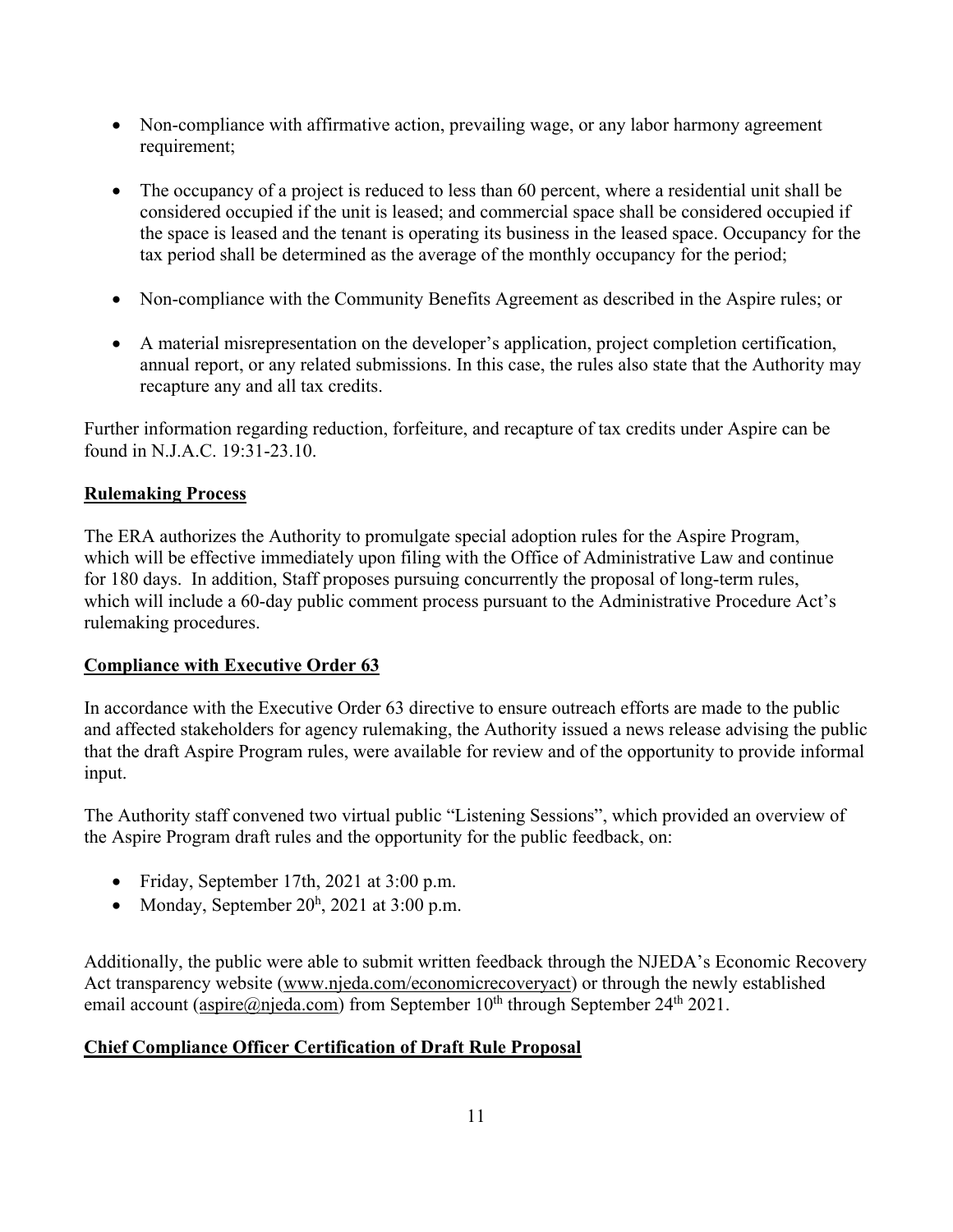Pursuant to Section 101(a) of the ERA, the Chief Executive Officer is required to appoint a Chief Compliance Officer (CCO) to, among other things, "review and certify that the provisions of program rules or regulations provide the authority with adequate procedures to pursue the recapture of the value of an economic development incentive in the case of substantial noncompliance, fraud, or abuse by the economic development incentive recipient, and that program rules and regulations are sufficient to ensure against economic development incentive fraud, waste, and abuse".

Bruce Ciallella has been designated the CCO. In that capacity, Mr. Ciallella has reviewed the proposed rules and regulations for the Aspire Program and is prepared to sign the certification, subject to the Board taking action to approve the same for submission to the New Jersey Office of Administrative Law for publication in an upcoming issue of the New Jersey Register.

#### **Fees**

The fee structure as outlined below is also included in the proposed new rules. Prior to establishing the proposed fee structure for this program as outlined in the proposed new rules, Authority staff conducted an internal review to estimate what the administrative costs to the authority are likely to be to administer the Aspire Program. This review considered areas cross-organizationally where the Aspire Program may require staff time, and the estimated percentage of staff time that would be required.

Fees are determined on a tiered basis based on the project type and project cost associated with the redevelopment project, with a separate tier for transformative projects. (Project cost and type is a reasonable proxy for the complexity of a project and how much staff time is required to evaluate an application.) The relevant tiers in addition to the separate tier for transformative projects include a project utilizing Low Income Housing Tax Credits, any other project with \$50 million or less in project costs, any other project with more than \$50 million in project costs, and any project applying under the regular Aspire program with approved phases.

An applicant for the Aspire Program will be responsible for a one-time, non-refundable application fee. This fee will be \$10,000 for a project utilizing Low Income Housing Tax Credits, \$30,000 for any other project with \$50 million or less in project costs, \$50,000 for any other project with more than \$50 million in project costs, \$75,000 for any project applying under the regular Aspire program with approved phases, and \$100,000 for each phase of a transformative project.

Additionally, prior to the approval of a tax credit award by the Board, the developer will be responsible for a one-time approval fee, which may be refunded if the project is not approved for a tax credit award. This fee will be \$50,000 for a project utilizing Low Income Housing Tax Credits, \$50,000 for any other project with \$50 million or less in project costs, \$60,000 for any other project with more than \$50 million in project costs, \$250,000 for any project applying under the regular Aspire program with approved phases, and \$500,000 for each phase of a transformative project.

Prior to the receipt of a tax credit, the developer will be responsible for an issuance fee which will be \$50,000 for a project utilizing Low Income Housing Tax Credits, \$50,000 for any other project with \$50 million or less in project costs, \$60,000 for any other project with more than \$50 million in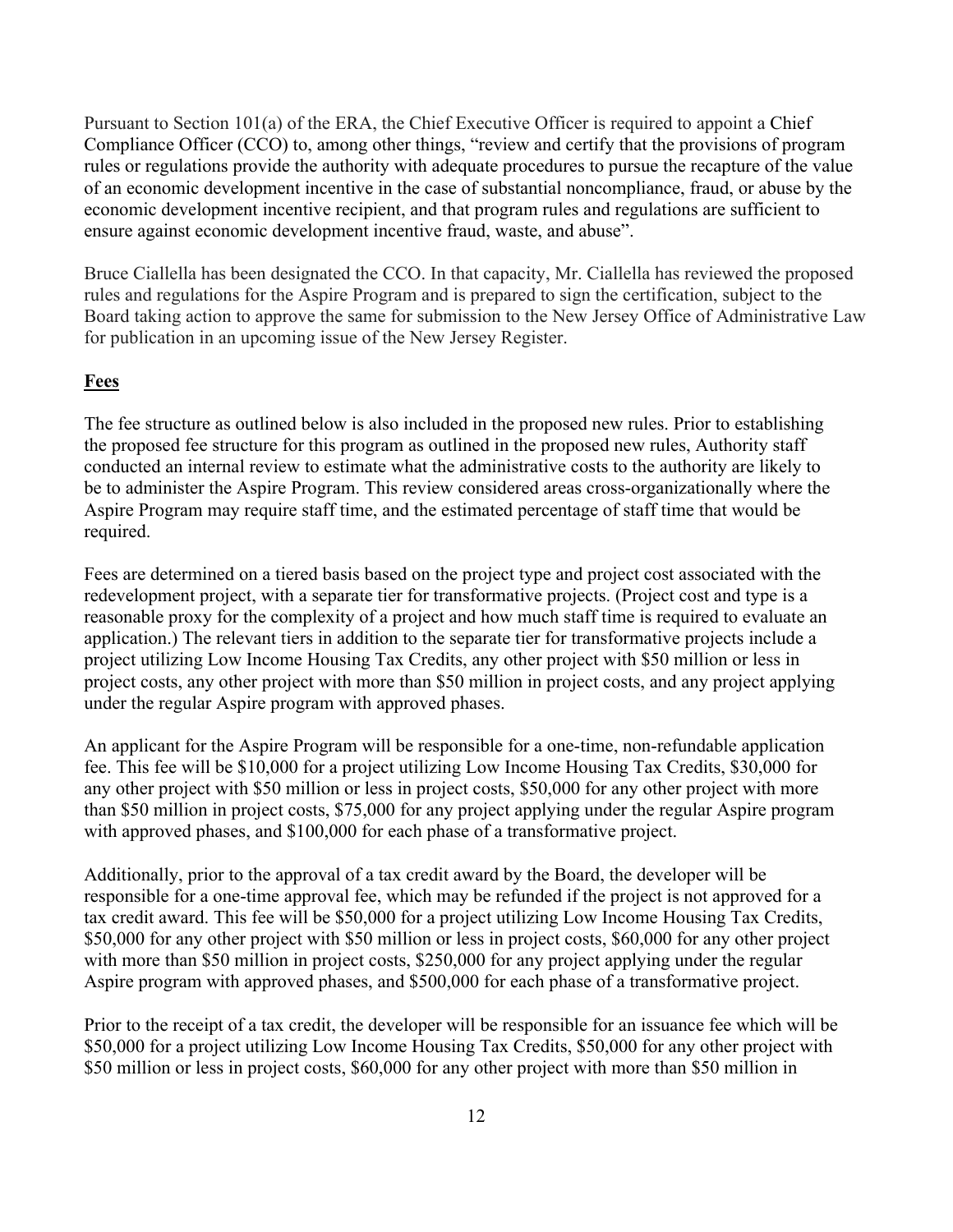project costs, \$250,000 for any project applying under the regular Aspire program with approved phases, and \$500,000 for each phase of a transformative project.

Throughout the term of the award, the developer will be responsible for a servicing fee of \$25,000 for a project utilizing Low Income Housing Tax Credits, \$30,000 for any other project with \$50 million or less in project costs, \$40,000 for any other project with more than \$50 million in project costs, \$100,000 for any project applying under the regular Aspire program with approved phases, and \$200,000 for each phase of a transformative project.

Additionally, the developer may be responsible for a modification fee should the project require modifications to the tax credit. For a modification subject to board approval that fee shall be \$30,000 for a project utilizing Low Income Housing Tax Credits, \$30,000 for any other project with \$50 million or less in project costs, \$30,000 for any other project with more than \$50 million in project costs, \$150,000 for any project applying under the regular Aspire program with approved phases, and \$300,000 for each phase of a transformative project

If the developer elects to sell the tax credit, a transfer fee will also apply. That fee for each transfer shall be \$10,000 for a project utilizing Low Income Housing Tax Credits, \$10,000 for any other project with \$50 million or less in project costs, \$10,000 for any other project with more than \$50 million in project costs, \$20,000 for any project applying under the regular Aspire program with approved phases, and \$20,000 for each phase of a transformative project

If a developer requests an extension to the date by which the developer shall submit the certification with respect to the capital investment, employment, and other eligibility requirements of the program, a non-refundable extension fee will apply.

Finally, a developer seeking to terminate an existing incentive agreement will be responsible for a termination fee.

## **Program Evaluation Plan**

Staff plans to establish a framework of key performance indicators (KPIs) to quantifiably measure over time how well the Aspire Program will meet the NJEDA's operational and strategic goals. Along with the goals and outcome of the program, the Authority will also request demographic information related to the developers applying for the Aspire Program, including demographic information with respect to the development company's leadership. This is part of the Authority's ongoing efforts to measure to what extent its programs and services are serving New Jersey's diverse residents, communities, and businesses. Other metrics are anticipated to focus on the Aspire Program's outreach efforts and volume of applicants, process and operational effectiveness, and economic development outcomes. The KPIs will provide valuable insight for staff and the Board to assess the effectiveness of the Aspire Program. These KPIs are still under development.